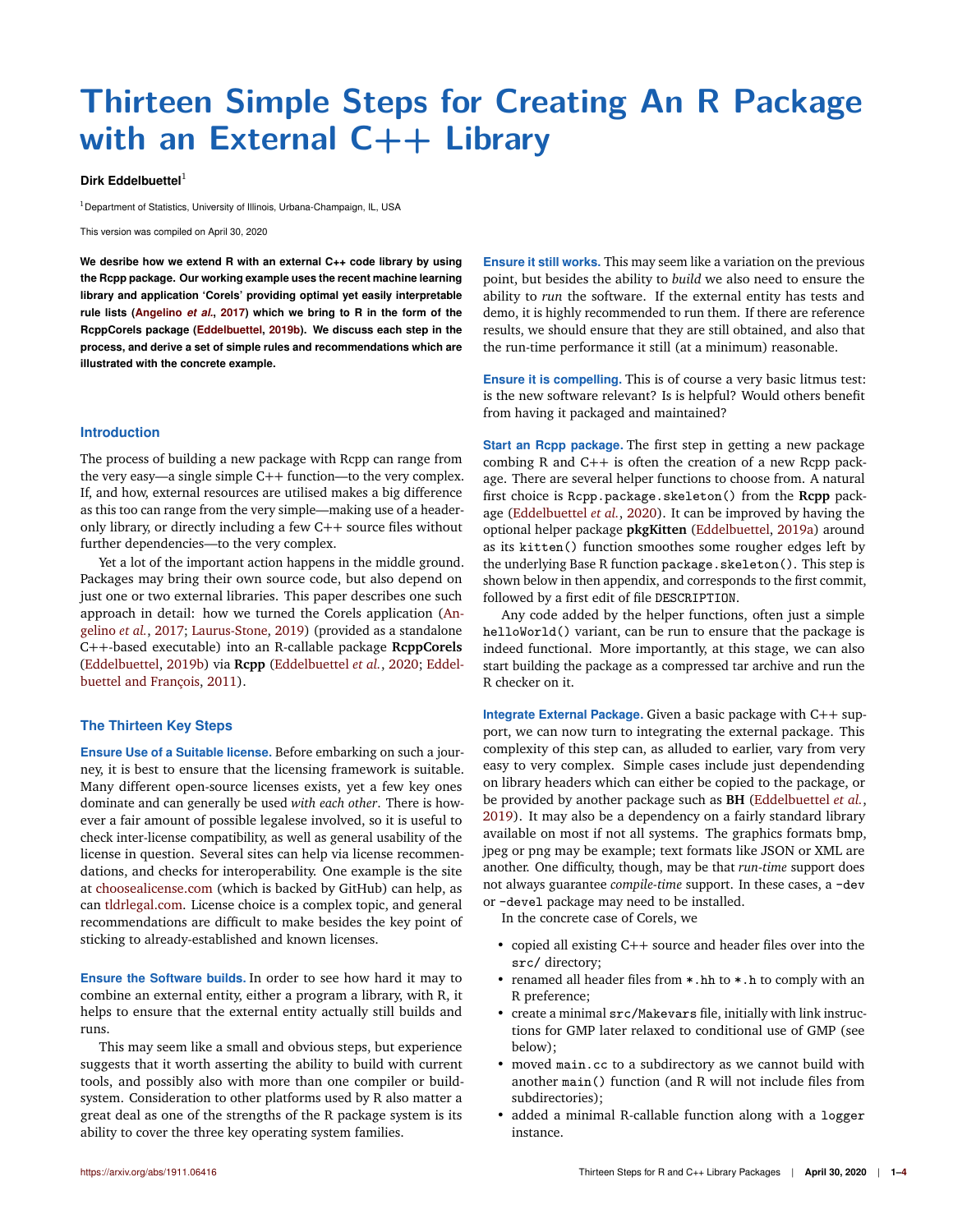Here, the last step was needed as the file main.cc provided a global instance referred to from other files. Hence, a minimal R-callable wrapper is being added at this stage (shown in the appendix as well). Actual functionality will be added later.

We will come back to the step concerning the link instructions. As this point we have a package for R also containing the library we want to add.

**Make the External Code compliant with R Policies.** R has fairly strict guidelines, defined both in the *CRAN Repository Policy* document at the CRAN website, and in the manual *Writing R Extension*. Certain standard C and C++ functions are not permitted as their use could interfere with running code from R. This includes somewhat obvious recommendations ("do not call abort" as it would terminate the R sessions) but extends to not using native print methods in order to cooperate better with the input and output facilities of R. So here, and reflecting that last aspect, we changed all calls to printf() to calls to Rprintf(). Similarly, R prefers its own (well-tested) random-number generators so we replaced one (scaled) call to random() / RAND\_MAX with the equivalent call to R's unif\_rand(). We also avoided one use of stdout in rulelib.h.

The requirement for such changes may seem excessive at first, but the value added stemming from consistent application of the CRAN Policies is appreciated by most R users.

**Complete the Interface.** In order to further test the package, and of course also for actual use, we need to expose the key parameters and arguments. Corels parsed command-line arguments; we can translate this directly into suitable arguments for the main function. At a first pass, we created the following interface:

```
// [[Rcpp::export]]
bool corels(std::string rules_file,
            std::string labels file,
            std::string log_dir,
            std::string meta_file = "",
            bool run_bfs = false,
            bool calculate_size = false,
            bool run_curiosity = false,
            int curiosity_policy = 0,
            bool latex_out = false,
            int map_type = 0,
            int verbosity = 0,
            int max_num_nodes = 100000,
            double regularization = 0.01,
            int logging_frequency = 1000,
            int ablation = 0) {
  // actual function body omitted
\mathbf{R}
```
Rcpp facilities the integration by adding another wrapper exposing all the function arguments, and setting up required arguments without default (the first three) along with optional arguments given a default. The user can now call corels() from R with three required arguments (the two input files plus the log directory) as well as number of optional arguments.

**Add Sample Data.** R package can access data files that are shipped with them. That is very useful feature, and we therefore also copy in the files include in the Corels repository and its data/ directory.

|   | fs::dir_tree("///rcppcorels/inst/sample_data")          |  |
|---|---------------------------------------------------------|--|
| # | $\ldots/\ldots$ / $\ldots$ /rcppcorels/inst/sample data |  |
| # | +-- compas_test-binary.csv                              |  |
| # | +-- compas test.csv                                     |  |
| # | +-- compas_test.label                                   |  |
|   | # +-- compas_test.out                                   |  |
| # | +-- compas train-binary.csv                             |  |
|   | # +-- compas train.csv                                  |  |
|   | # +-- compas_train.label                                |  |
| # | +-- compas train.minor                                  |  |
|   | $#$ $\rightarrow$ compas train.out                      |  |

**Set up working example.** Combining the two preceding steps, we can now offer an illustrative example. It is included in the helpd page for function corels() and can be run from R via example("corels").

```
library(RcppCorels)
.sysfile <- function(f) # helper function
  system.file("sample_data",f,package="RcppCorels")
rules_file <- .sysfile("compas_train.out")
label_file <- .sysfile("compas_train.label")
meta_file <- .sysfile("compas_train.minor")
logdir <- tempdir()
stopifnot(file.exists(rules_file),
          file.exists(labels_file),
          file.exists(meta_file),
          dir.exists(logdir))
corels(rules_file, labels_file, logdir, meta_file,
       verbosity = 100,
       regularization = 0.015,
       curiosity_policy = 2, # by lower bound
       map_type = 1) # permutation map
cat("See ", logdir, " for result file.")
```
In the example, we pass the two required arguments for rules and labels files, the optional argument for the 'meta' file as well as an added required argument for the output directory. R policy prohibits writing in user-directories, we default to using the temporary directory of the current session, and report its value at the end. For other arguments default values are used.

**Finesse Library Dependencies.** One common difficulty when bringing an extermal library to R via a package consists in dealing with an external dependency. In the case of 'Corels', the GNU GMP library for multi-precision arithmetic is an optional extension which, if available, improves and accelerates internal processing.

The simplest approach is to declare a compile-time variable in the src/Makevars file. Using -DGMP *defines* the GMP variable at the level of the C and C++ code. One can then condition on the variable. A very standard approach, also used here is #if defined(GMP) ... #else ... #endif where one of the two code branches is in effect depending on whether the GMP variable is defined or not.

In order to detect presence of a required (or optional) library, tools like 'autoconf' or 'cmake' are often used. For example, one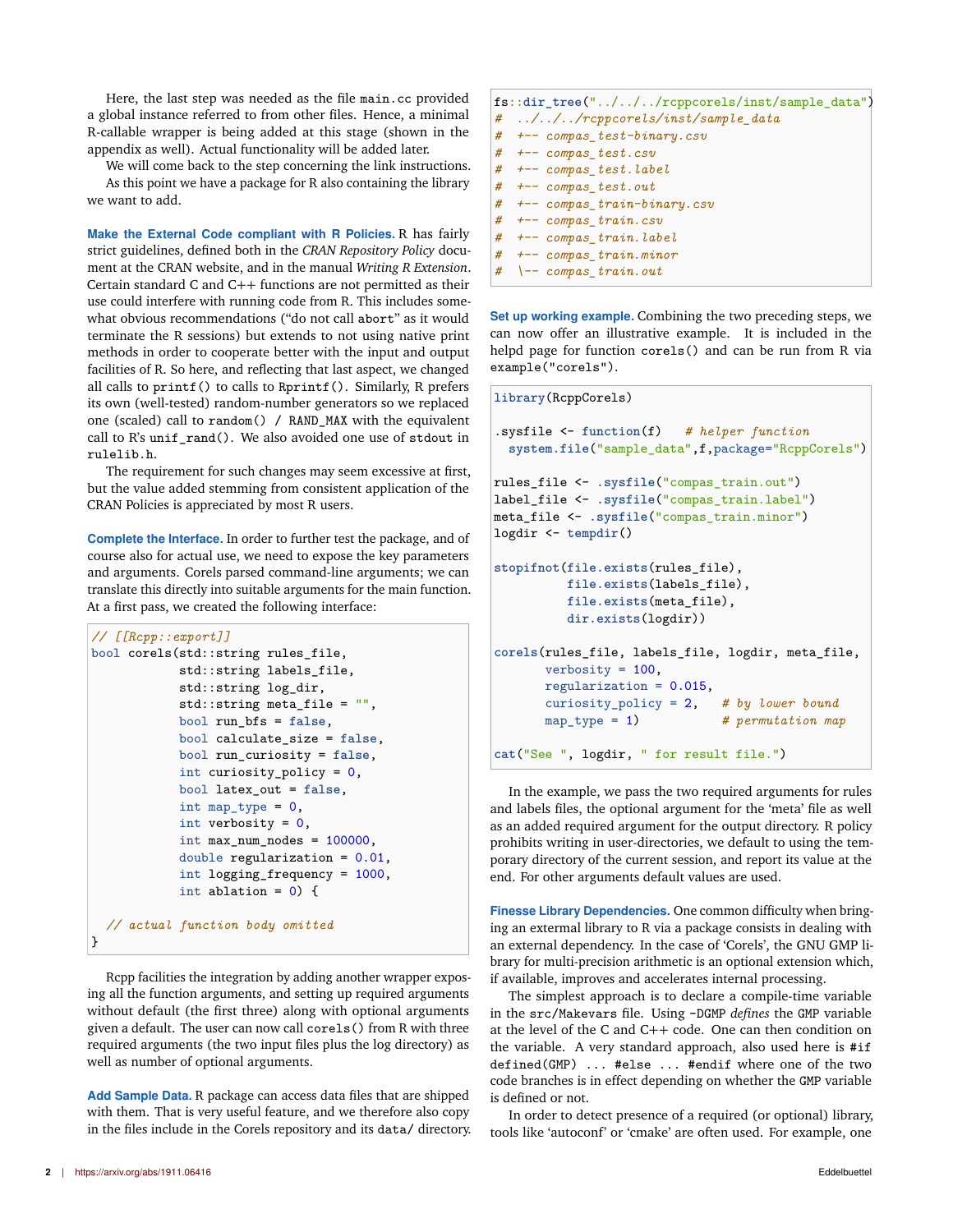can rely of an existing 'autoconf' macro provided by the GMP documentation to detect presence of the the GNU GMP header and library. We are making use of this facility here to deploy GMP when it is available. As 'Corels' can be built with and without GMP, the build and installation succeeds either way—but deployment of the more-featureful variant with use GMP is automated.

**Finalise License and Copyright.** It is good (and common) practice to clearly attribute authorship. Here, credit is given to the 'Corels' team and authors as well as to the authors of the underlying 'rulelib' code used by 'Corels' via the file inst/AUTHORS (which will be installed as AUTHORS with the package. In addition, the file inst/LICENSE clarifies the GNU GPL-3 license for 'RcppCorels' and 'Corels', and the MIT license for 'rulelib'.

**Additional Bonus: Some more 'meta' files.** Several files help to improve the package. For example, .Rbuildignore allows to exclude listed files from the resulting R package keeping it welldefined. Similarly, .gitignore can exclude files from being added to the git repository. We also like .editorconfig for consistent editing default across a range of modern editors.

# **Summary**

We describe s series of steps to turn the standalone library 'Corels' describes by Angelino *et al.* (2017) into a R package **RcppCorels** using the facilities offered by **Rcpp** (Eddelbuettel *et al.*, 2020). Along the way, we illustrate key aspects of the R package standards and CRAN Repository Policy proving a template for other research software wishing to provide their implementations in a form that is accessibly by R users.

## **References**

- Angelino E, Larus-Stone N, Alabi D, Seltzer M, Rudin C (2017). "Learning Certifiably Optimal Rule Lists for Categorical Data." arXiv:1704.01701.
- Eddelbuettel D (2019a). *pkgKitten: Create Simple Packages Which Do not Upset R Package Checks*. R package version 0.1.5, URL http://CRAN.R-Project. org/package=pkgKitten.
- Eddelbuettel D (2019b). "RcppCorels: R binding for the 'Certifiably Optimal RulE ListS (Corels)' Learner." https://github.com/eddelbuettel/rcppcorels.
- Eddelbuettel D, Emerson JW, Kane MJ (2019). *BH: Boost C++ Header Files*. R package version 1.69.0-1, URL https://CRAN.R-project.org/package=BH.
- Eddelbuettel D, François R (2011). "Rcpp: Seamless R and C++ Integration." *Journal of Statistical Software*, **40**(8), 1–18. URL http://www.jstatsoft.org/v40/ i08/.
- Eddelbuettel D, François R, Allaire J, Ushey K, Kou Q, Russel N, Chambers J, Bates D (2020). *Rcpp: Seamless R and C++ Integration*. R package version 1.0.4, URL http://CRAN.R-Project.org/package=Rcpp.
- Laurus-Stone N (2019). "corels: Learning Certifiably Optimal Rule Lists." https: //github.com/nlarusstone/corels. Also online at https://corels.eecs.harvard. edu/corels/.